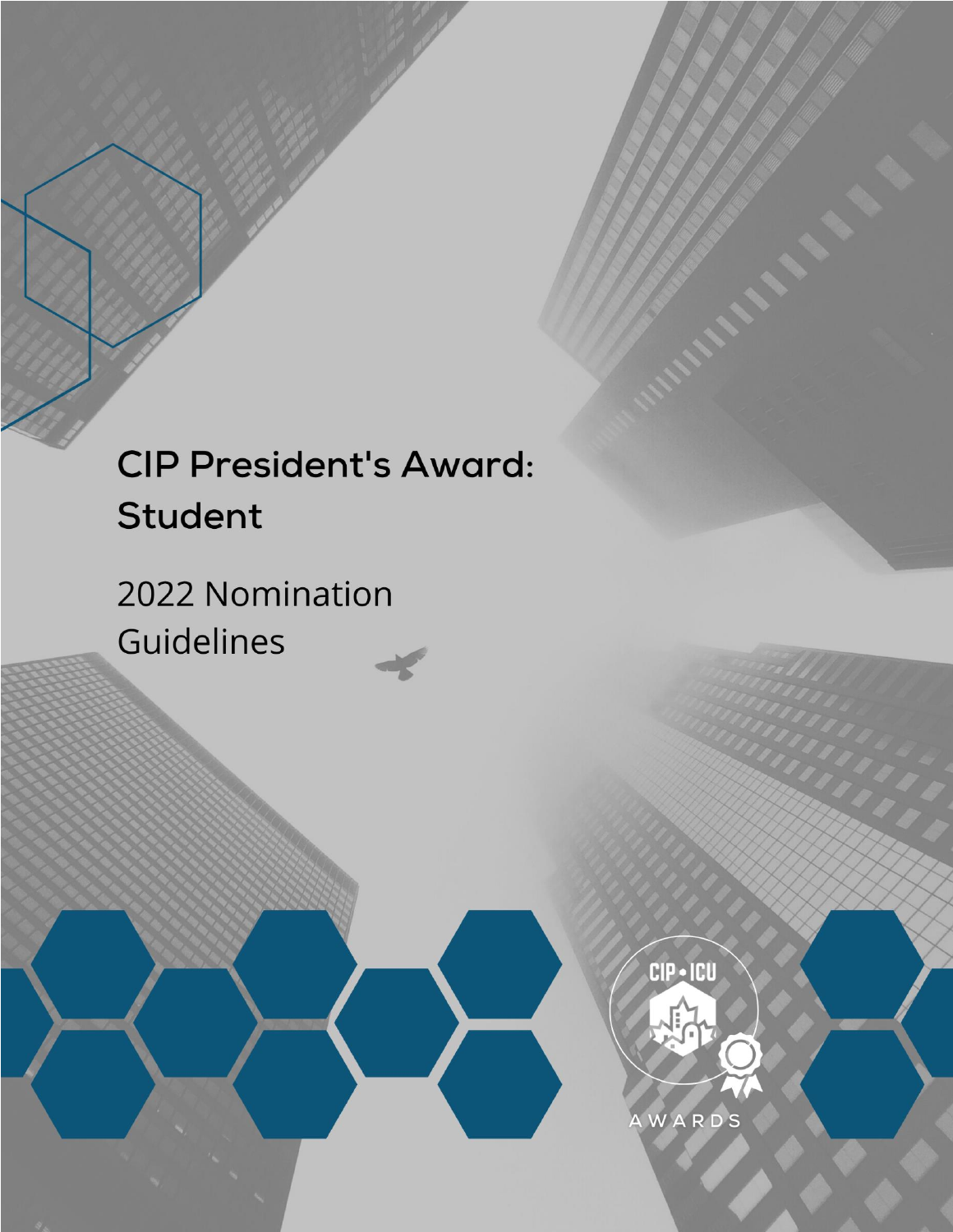#### **About the CIP President's Award: Student**

The President's Award: Student was established to recognize one graduating student from each accredited planning program (undergraduate and graduate) in Canada, who has demonstrated an outstanding contribution to their future profession. This contribution may be assessed through a wide range of contributing factors, including academic and extracurricular contributions.

[Effective 2021, the President's Award: Student replaced CIP's Awards for Academic Excellence.]

## **Eligibility**

Eligibility for the award is limited to individuals who are full-time, graduating students, enrolled in a Canadian accredited planning program. Recipients must be CIP student members.

Where more than one program is accredited at one university, one award will be given for each program.

#### **Selection Criteria and Process**

Recipients of the President's Award: Student will be determined by the department heads of accredited university programs.

The award shall be granted to graduating students who have demonstrated an outstanding contribution to their future profession. This may include, but is not limited to, consideration of the following:

- Volunteerism in CIP and/or Provincial and Territorial Institutes and Associations
- Participation and/or leadership in planning student organizations or planning student events
- Academic pursuits and/or knowledge mobilization which advances the Canadian planning profession

Schools will be asked to submit the name(s) of the student(s), along with the required documentation identified in the Summary, no later than June 10 of each year.

#### **Award Presentation**

The President's Award shall be presented at an appropriate formal university event. If possible, a CIP Director or designated representative will attend the event to present the award.

Recipients will receive a certificate bearing the CIP seal and signed by the CIP President, as well as a book prize. Recipient names will also be published on the CIP website.

### **Questions**

Questions related to the selection process may be emailed to Beth McMahon, Chief Executive Officer, at [ceo@cip-icu.ca.](mailto:ceo@cip-icu.ca)